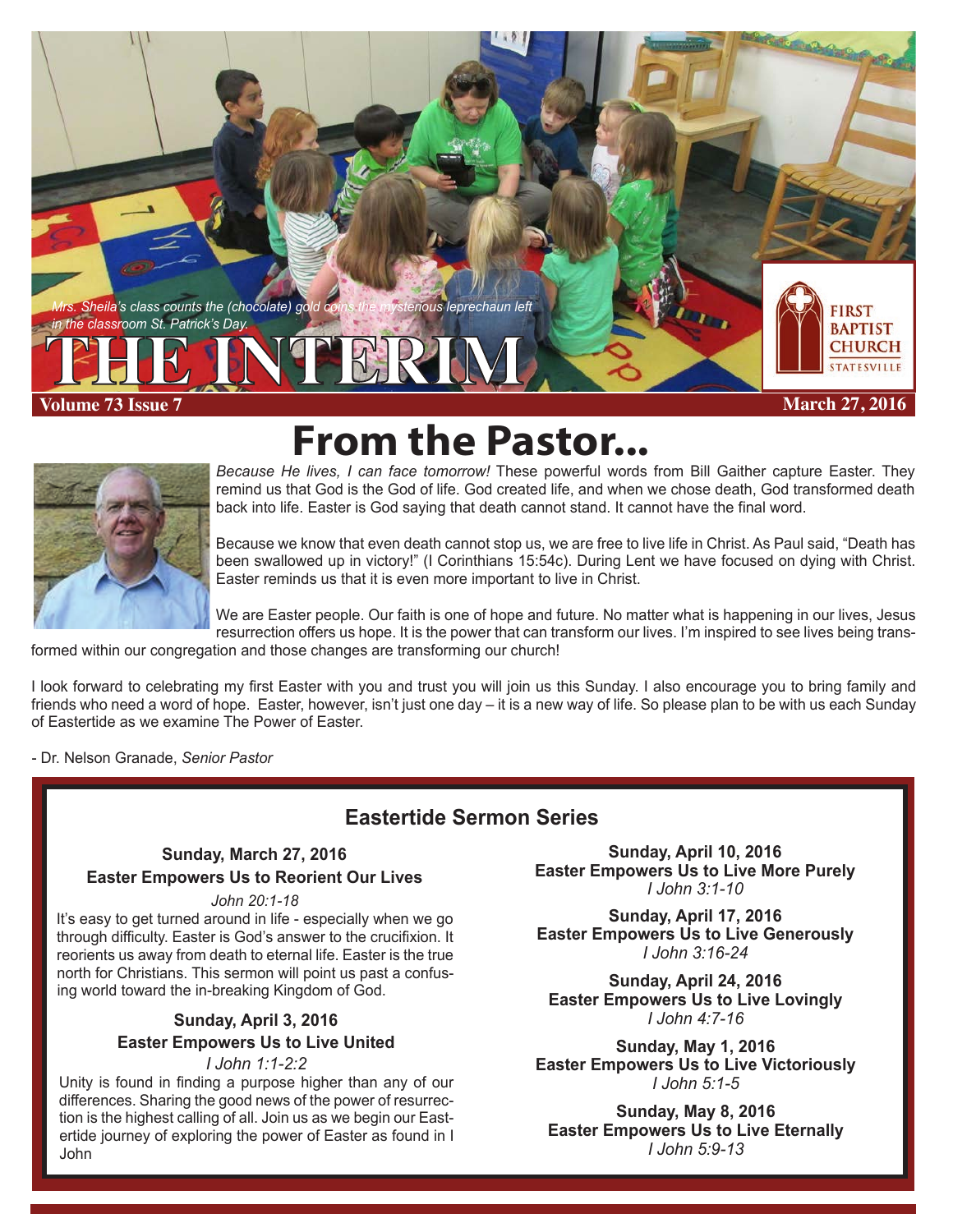## **Schedule**

#### **Sunday, March 27**

 9:30 a.m. Easter Breakfast - FLC 10:55 a.m. Worship in the Sanctuary **Monday, March 28 Church Office Closed Tuesday, March 29** 9:00 a.m. Yoga - FLC 6:00 p.m. Yoga - FLC 7:00 p.m. Men's Basketball - Gym **Wednesday, March 30 No Wednesday Evening Activities Thursday, March 31** 9:00 a.m. Yoga - FLC 1:00 p.m. Clothes Closet **Friday, April 1** 12:00 p.m. Line Dancers - Gym **Sunday, April 3** 8:30 a.m. Early Worship - FLC 9:45 a.m. Sunday School for All Ages 10:55 a.m. Worship in Sanctuary 5:00 p.m. Venture Students **Monday, April 4** 9:00 a.m. Prayer in Sanctuary 10:00 a.m. Sewing Group 12:00 p.m. Line Dancers - Gym **Tuesday, April 5** 9:00 a.m. Yoga - FLC 6:00 p.m. Precept Bible Study - Adams Hall 6:00 p.m. Yoga - FLC 7:00 p.m. Men's Basketball - Gym **Wednesday, April 6** 9:30 a.m. Precept Bible Study - Adams Hall 5:00 p.m. Family Night Meal - FLC 5:45 p.m. Adult Bible Study - FLC 5:45 p.m. Activities for Children & Students 7:00 p.m. Sanctuary Choir - Choir Room **Thursday, April 7** 9:00 a.m. Yoga 1:00 p.m. Clothes Closet **Friday, April 8** 12:00 p.m. Line Dancers - Gym **Saturday, April 9** 5:00 p.m. FBC's Got Talent

#### **Weekday Preschool Registration Now Underway**

Our Weekday Preschool began fall registration on Tuesday, March 1. Current families and church members are guaranteed placement if forms are submitted before open registration begins on March 14. If you have, or know of, a child who will be around 18 months to 5 years old by August 31, please contact Renae Keesbury, Director, for further information. She can be reached weekdays between 8:30 a.m. and noon at 704-873-7231, ext. 209 or at renae@statesvillefbc.org.

## **Spiritual Statistics**

#### **Weeks of March 13 & 20, 2016**

| 3/13 |  |
|------|--|
|      |  |
|      |  |
|      |  |
|      |  |

## **Financial Statistics**

#### **Weeks of March 13 & 20, 2016**

|                                        | 3/13      |  |
|----------------------------------------|-----------|--|
| <b>Budget - Received</b>               | 17,983.00 |  |
| Alms                                   | 0.00      |  |
| Designated - Received                  | 310.00    |  |
| <b>TOTAL GIVING WEEK OF 3/13/16</b>    |           |  |
| <b>TOTAL GIVING WEEK OF 3/20/16</b>    |           |  |
| <b>Budget for 2015-2016</b>            |           |  |
| Weekly Budget Needed                   |           |  |
| <b>Budget Needs To Date</b>            |           |  |
| <b>Budget Given to Date</b>            |           |  |
| <b>Behind Budget</b>                   |           |  |
| Designated Funds Received-Year to Date |           |  |
| Alms Received-Year to Date             |           |  |
| Total Giving-Year to Date              |           |  |

**Sound System Fund**

#### **Sign Up For Your Church Directory Photo!**

We are in the process of putting together a new church directory. Portraits will be taken Mondays, April 11 & 18 and Wednesday, April 13. To sign up, please see Kaye Daniel Sunday 9:30 a.m. in the Family Life Center or 10:30 a.m. or 12:00 p.m. at the Welcome Center. Photo dates are April 11, 12, 13, 18, 19, and 25.

#### **Reflections of a Believing Thinker**

Reflections of a Believing Thinker - short essays by Dr. Larry Gregg, our Interim Minister of Christian Education, are available on the website! Look for the link under the Members tab or the Staff tab.

#### **Church Staff Directory**

OFFICE HOURS: 9:00 AM - 5:00 PM Mon - Thur Tel: 704-873-7231 **THE INTERIM (USPS 581-800)** Published Every Two Weeks by First Baptist Church, 815 Davie Avenue,

Periodicals postage paid at Statesville, NC 28677

POSTMASTER: send address changes to: THE INTERIM First Baptist Church, 815 Davie Ave., Statesville, NC 28677-5310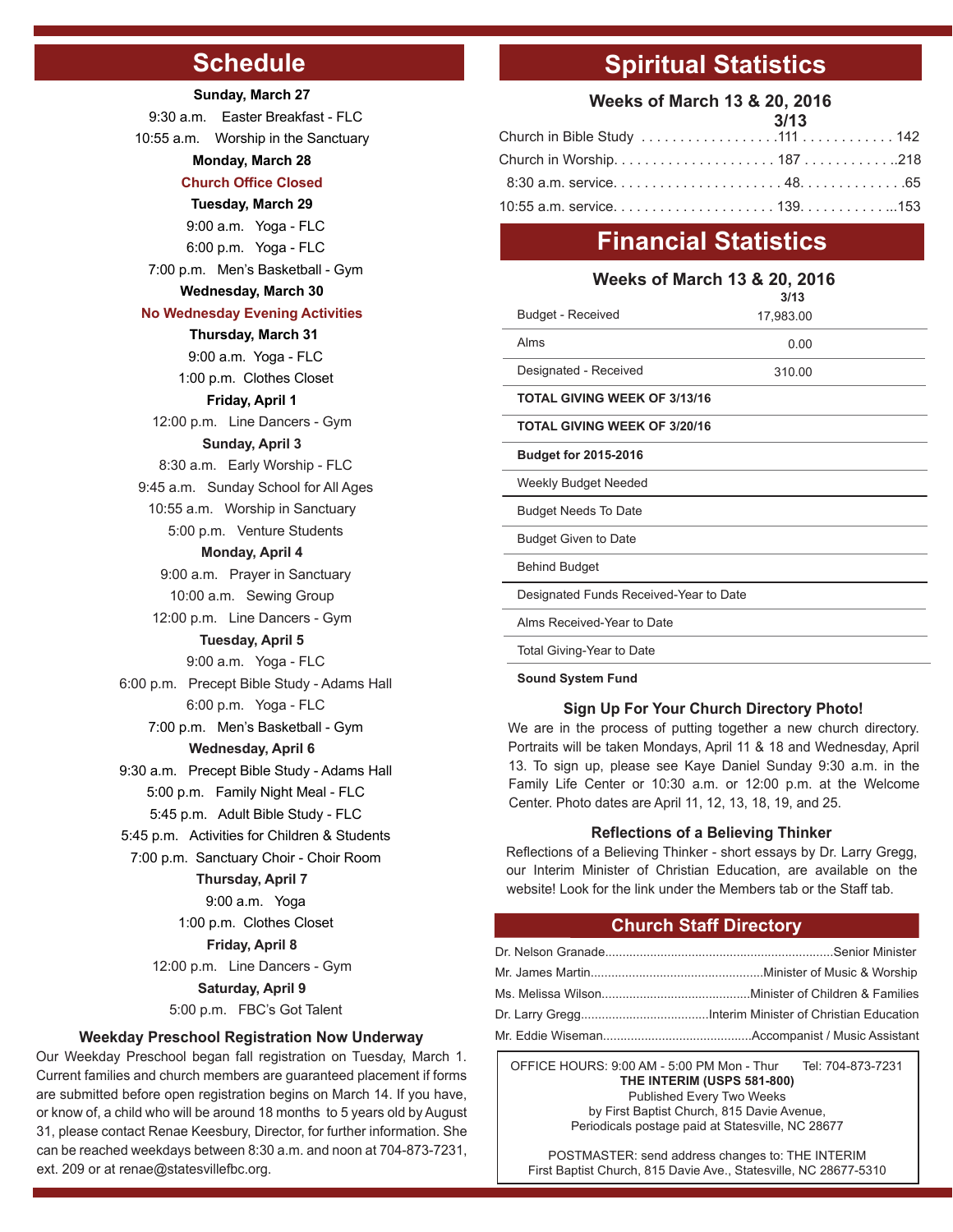## **Prayer Centered in the Will of God**

 James 4:3 says, "You ask and do not receive, because you ask with wrong motives, so that you may spend it on your pleasures." Prayer is a time of submitting our lives to the lordship of Christ. How then can we bring our own selfish desires and activities to God's throne and expect His blessing?

 One of our greatest problems is that we have a generation of self-seeking, manipulative Christians. We have learned the methods of the world and tried to mingle them with the method of God. Many well-meaning believers initiate an idea or ministry without consulting the Father. Mass-marketing techniques and appeals for funds are used to launch ministries. Things often go well until we reach the limits of human ability. Then we begin to pray fervently for God's assistance.

 But God refuses to answer. He had nothing to do with self-motivated and self-initiated prayer in the beginning, and He has nothing to do with it now. The windows of heaven are open only to prayer that is initiated and centered in the will of God rather than the will of man.

 Father, forgive me for the selfishness of my prayers! So often I enter into Your presence without considering my motives. I only have gifts and abilities because You have placed them within me. They belong to You and I have grossly misused them. May I slow down to seek Your heart so that whatever idea or plan I may have comes from Your heart instead of my own! Help me to draw upon Your power and ability, continually submitting my will to Yours.

Adapted from The Prayer Factor by Sammy Tippit.

## **New Wednesday Evening Schedule Begins April 6**

**5:00 p.m. ~ Family Night Meal 5:45 p.m. ~ Joint Prayer Time 6:00 p.m. ~ Study Groups**

#### **Options:**

**Authentic Faith - The Letter of John**

**Leader: Dr. Nelson Granade**

**Location: Fellowship Hall**

You might have heard a young person say, "Get real!" There is so much fakeness about our culture and people are longing for authenticity. John has these same concerns for the early church. This study will examine John's words to the early church and apply these truths to life today.

#### **Biblical Truths and Contemporary Applications**

**Leader: Dr. Larry Gregg**

**Location: Adams Hall**

How do you apply ancient scripture in modern times? This is a question for all people of faith, but especially those who teach. This study will help you understand the Bible's historical context and translate those truths for today. You will learn how to read the Bible and let the Bible read you.

#### **Serving as a Leader at FBCS**

**Leader: William Barnard Location: Heritage Hall**

Have you ever considered being a leader at our church? This study is designed to help you be a more effective leader by exploring the book Jesus on Leadership. It will also help you understand the expectations of leadership at First Baptist Church of Statesville. The class is open to everyone, but especially those who are considering deacon ministry. It is limited to the first twelve people to sign up.

#### **Building a Strong and Healthy Family**

**Leader: Dr. Wayne Wilson, Director, CareNet Counseling of Statesville Location: Activities Room (Beside Fellowship Hall)**

Families are the building blocks of a strong church and a healthy society. Yet there are tremendous pressures on families today. This group will focus on strengthening the various relationships within families in order to bring health to the entire system. All types of families will benefit from this study and you are welcome to participate individually or with others in your family.